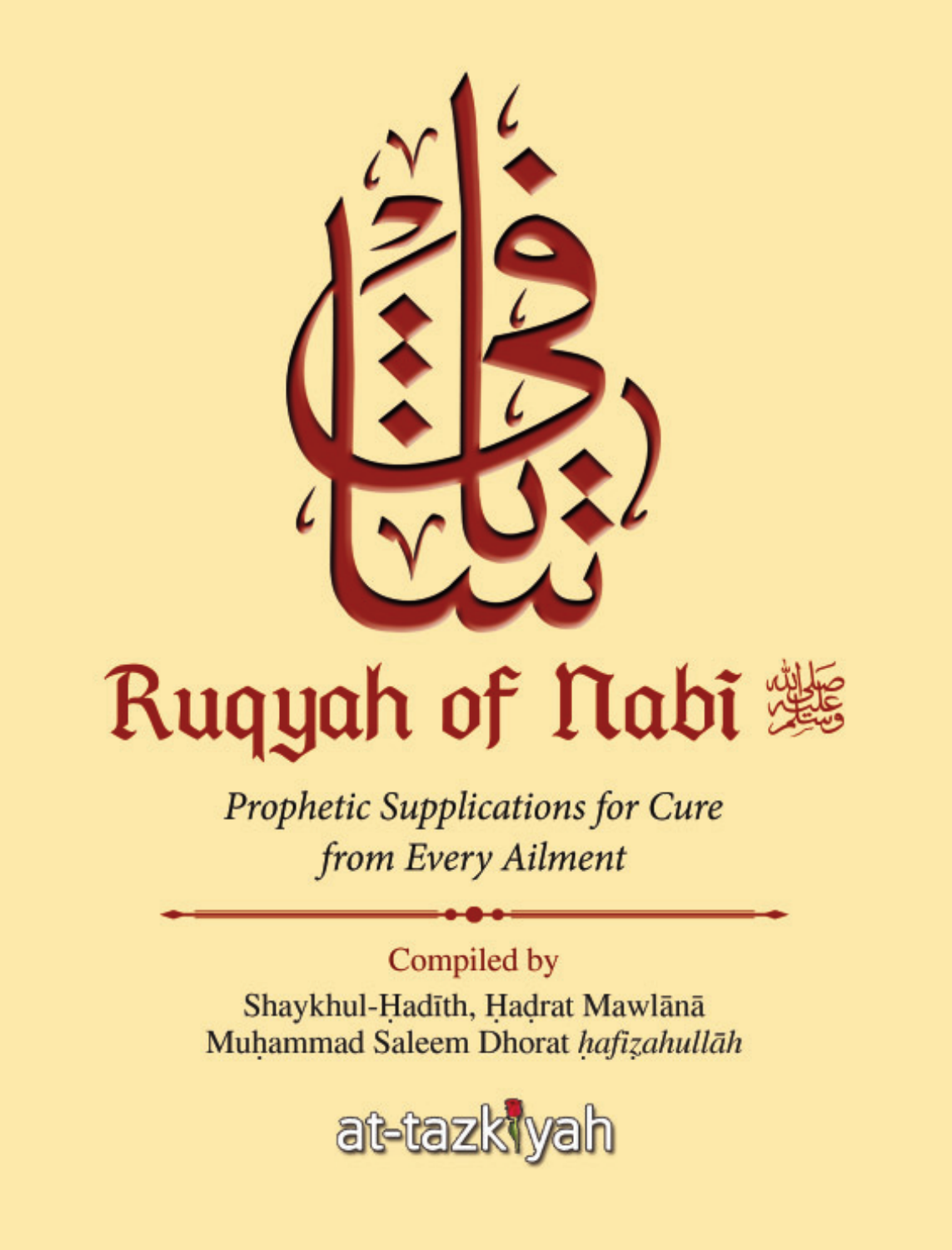#### © AT-TAZKIYAH

#### **RUOYAH OF NABĪ %**

#### 1ST EDITION: RAJAB 1442 / MARCH 2021

ALL RIGHTS RESERVED. NO PART OF THIS PUBLICATION MAY BE REPRODUCED, STORED IN A RETRIEVAL SYSTEM, OR TRANSMITTED, IN ANY FORM OR BY ANY MEANS, ELECTRONIC, MECHANICAL, PHOTOCOPYING, RECORDING OR OTHERWISE, WITHOUT THE PRIOR PERMISSION OF AT-TAZKIYAH.

#### **————— AVAILABLE FROM —————**

Islāmic Da'wah Academy 120 Melbourne Road Leicester LE2 ODS UK Tel: +44 (0)116 2625440 E-mail: info@idauk.org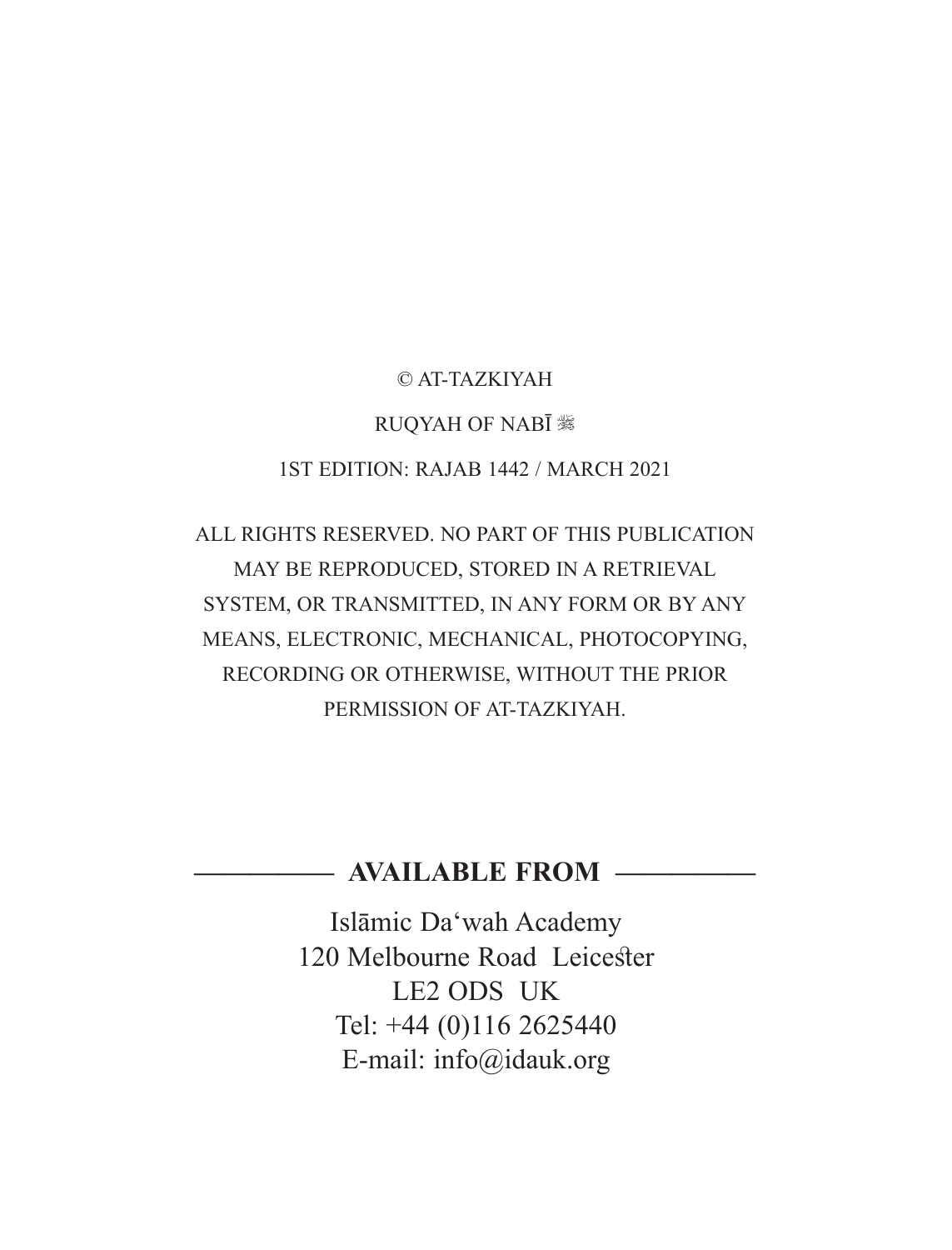

## **Introduction**

During illness, it is the desire of the sick and their dear and near ones that a cure is found. Every effort is made to achieve this by adopting various treatment methods.

The only way of truly succeeding in this endeavor is to turn to Allāh  $\mathbb$  and beseech Him, for He is the only Being Who grants a cure and it is He alone Who allows any medical treatments to have an effect. Although one may ask Allāh  $\mathbb$  for a cure using his own words, there can be no better way than to use the words taught to us by our Beloved Nabī  $\mathcal{H}$ . It is for this reason the du'ās made by our Beloved Nabī  $\frac{4}{36}$  for a cure have been collected from the treasure trove of Ahādīth.

## **The du'ās can be recited by:**

- The person suffering from illness;
- Family members and carers of the sick;
- Those visiting the sick.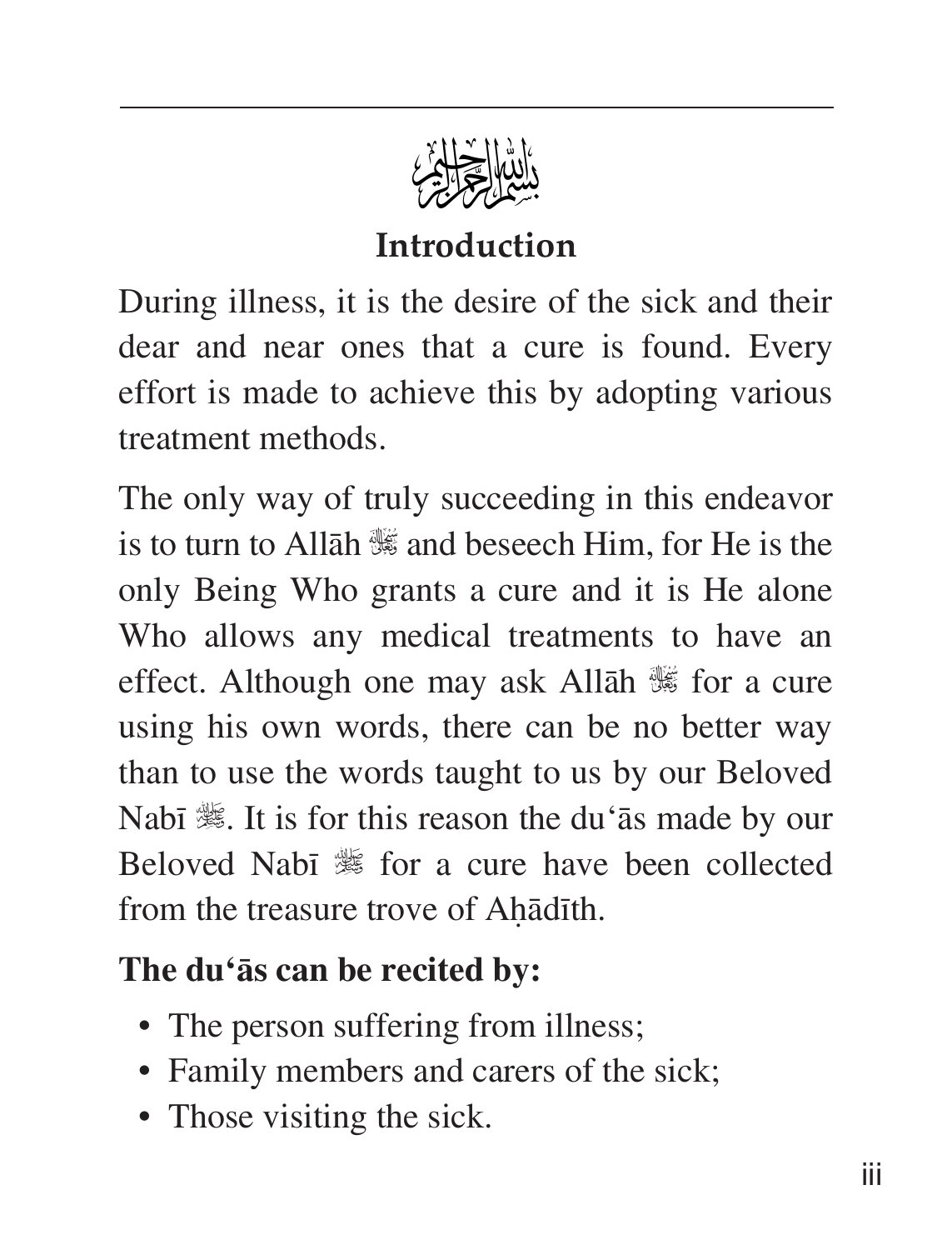#### **Benefit from the Ruqyah in the following ways:**

- The sick may recite the du'ās, then blow on the palms of their hands and pass them over the whole body or the affected area.
- Someone else may recite the du'ās and blow over the sick.
- One may also recite the du'ās and blow into some water for the sick to drink.
- It is also sufficient to simply recite the du'ās.
- One can use this ruqyah as many times as one desires, with the minimum being once in twenty four hours.

One should try to recite as many du'ās as possible from this booklet. It is not necessary to recite all of them to acquire benefit, but the more one recites, the better it is.

May Allah  $\mathbb{R}$  grant us the ability to value these du'ās derived from the Blessed Aḥādīth. Āmīn.

**(Shaykhul-Ḥadīth, Ḥaḍrat Mawlānā) Muhammad Saleem Dhorat (ḥafiẓahullāh) Rabī'ul-Ākhir 1442 / December 2020**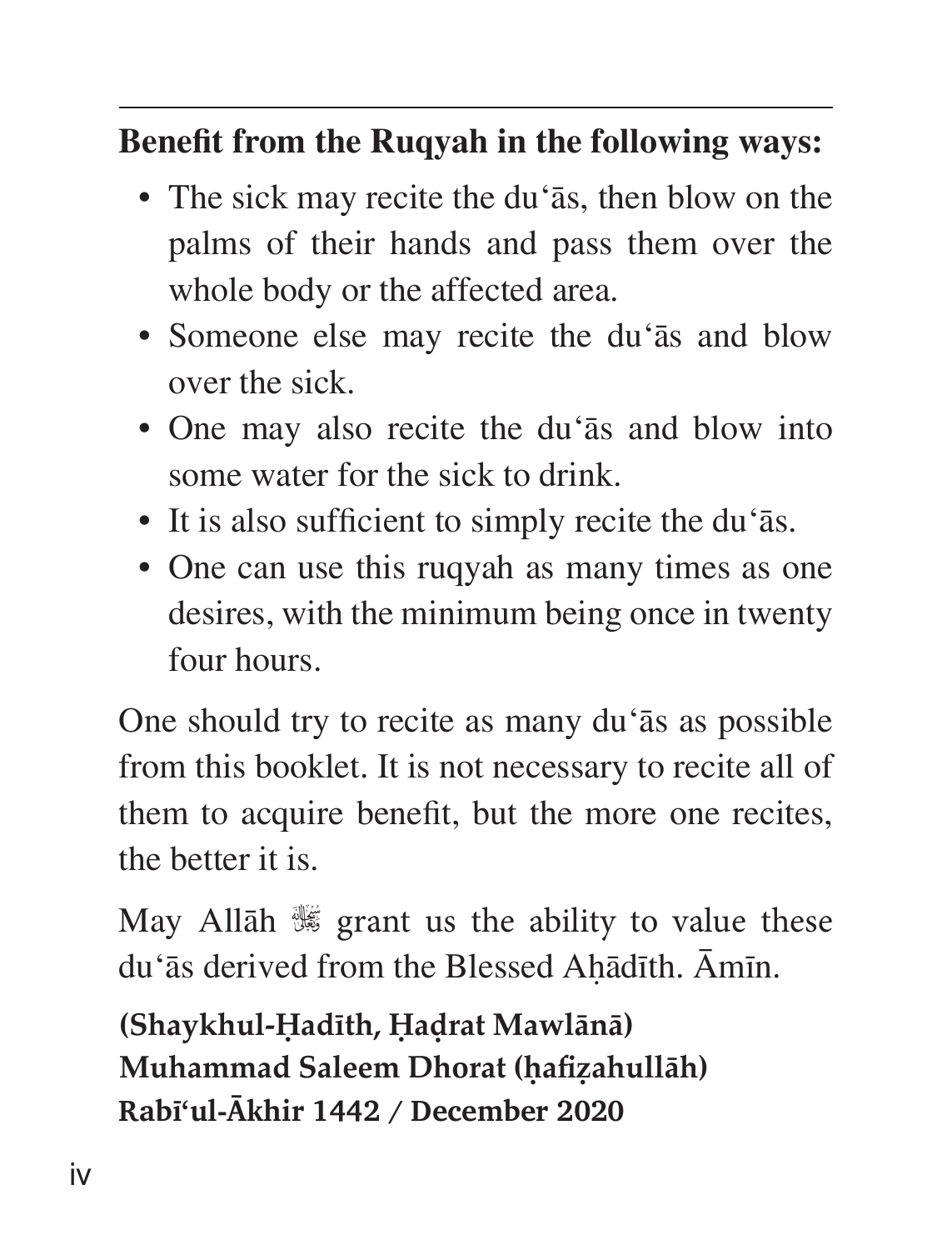

O اَلْحَمْدُ لِلْهِ رَبِّ الْعٰلَمِينَى، اَلْتَرْحَمْنِ الْتَرْحِيْمِ. مْلِكِ يَوْمِ اللَّايْسِ، إِيَّاكَ نَعْبُلُ وَإِيَّاكَ نَسْتَعِيْنُ، اِهْدِنَا الصِّرَاطَ الْمُسْتَـقِيْمَ، صِرَاطَ الَّذِيْنَ أَنْعَمْتَ عَلَيْهِمُ، غَيْرِ الْمَغُضُوْبِ عَلَيْهِمُ وَلَا الصَّالِّيْنَ، آمِيْنَ (الفاتحة)

O قُلْ هُوَ اللَّهُ أَحَلَّ، اللَّهُ الصَّمَلُ، لَمْ يَلِلُ وَلَمِّ يُؤَلِّلُ، وَلَمَ يَكُنُ لَّهُ كُفُوًا أَحَلَّ (الإخلاص)

قُلۡ أَعۡوُزُ بِرَبِّالۡفَلَقِ،مِنۡ شَرِّ مَاخَلَقَ،وَمِنۡ شَرِّ غَاسِقٍ إِذَا وَقَبَ، وَمِنْ شَرِّ النَّفّْتُتِ فِي الْعُقَلِ، وَمِنْ شَّرِّ حَاسِلٍ إِذَا حَسَنَ (الفلق)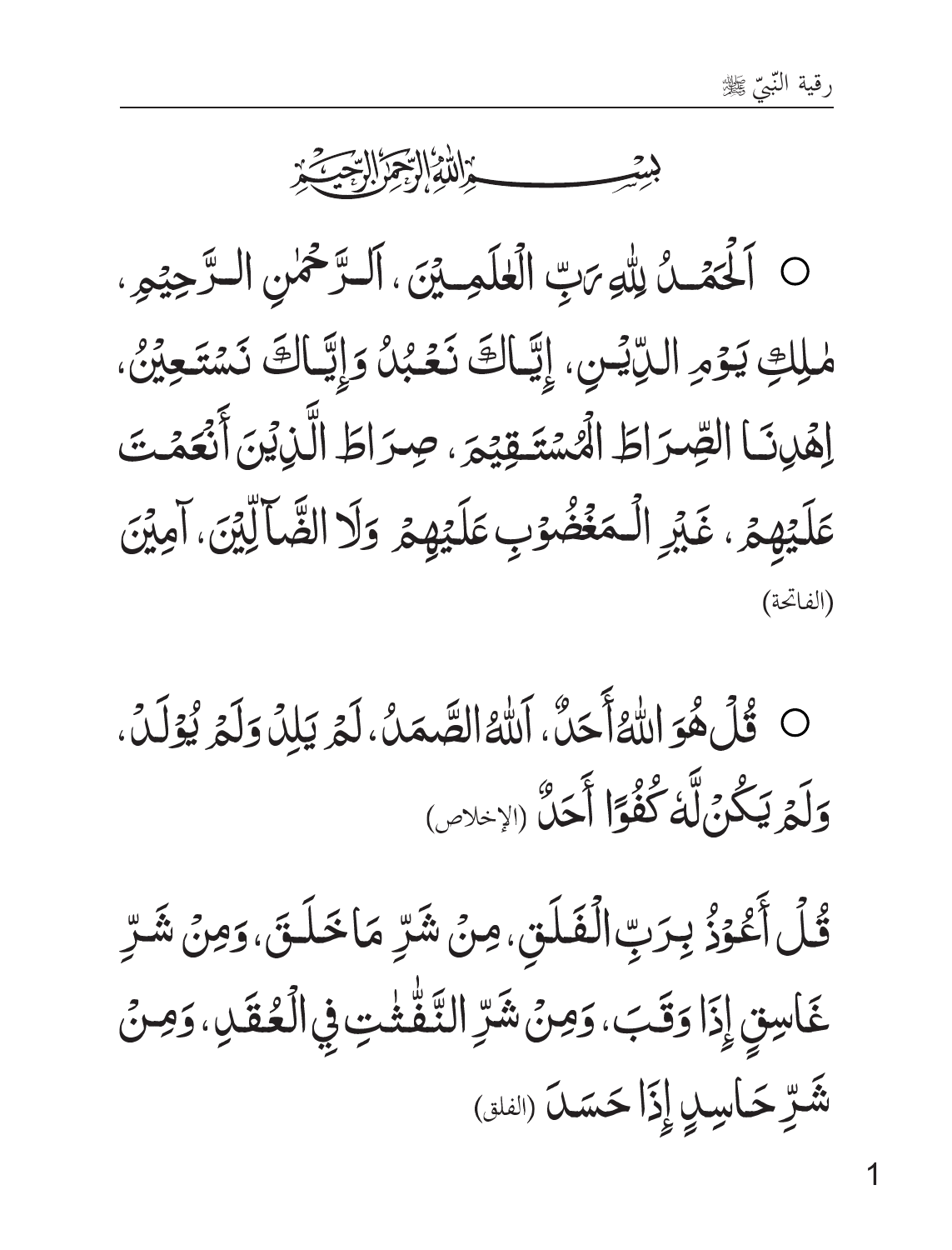#### In the Name of Allah, **the Most-Beneficent, the Most-Merciful**

- All Praise is for Allāh, Rabb (the Cherisher and Sustainer) of all the worlds, the Most-Beneficent, the Most-Merciful, Master of the Day of Judgement. You alone do we worship, and You alone do we ask for help. Guide us on the Straight Path, the path of those upon whom You have bestowed Your Favour, not of those who have incurred Your Wrath, nor of those who are astray.  $\bar{A}$ mīn.  $(1:1-7)^1$
- Say, 'He is Allāh, the Unique. Allāh is the One all are in need of and Who is in need of none. He does not father children nor was He fathered. And there is none equal to Him.'  $(112:1-4)$

 Say, 'I seek refuge in the Rabb of the daybreak from the evil of everything He has created, and from the evil of the dark night when it intensifies, and from the evil of those who blow on knots, and from the evil of an envier when he envies.' (113:1-5)

Note: Rasūlullāh  $*$  approved of reciting Sūratul-Fātiḥah and thereafter, blowing on a sick person for cure. (Al-Bukhārī) Rasūlullāh ※ said, 'In the Opening of the Kitāb (Sūratul-Fātihah), there is a cure for every illness.' (Ad-Dārimī)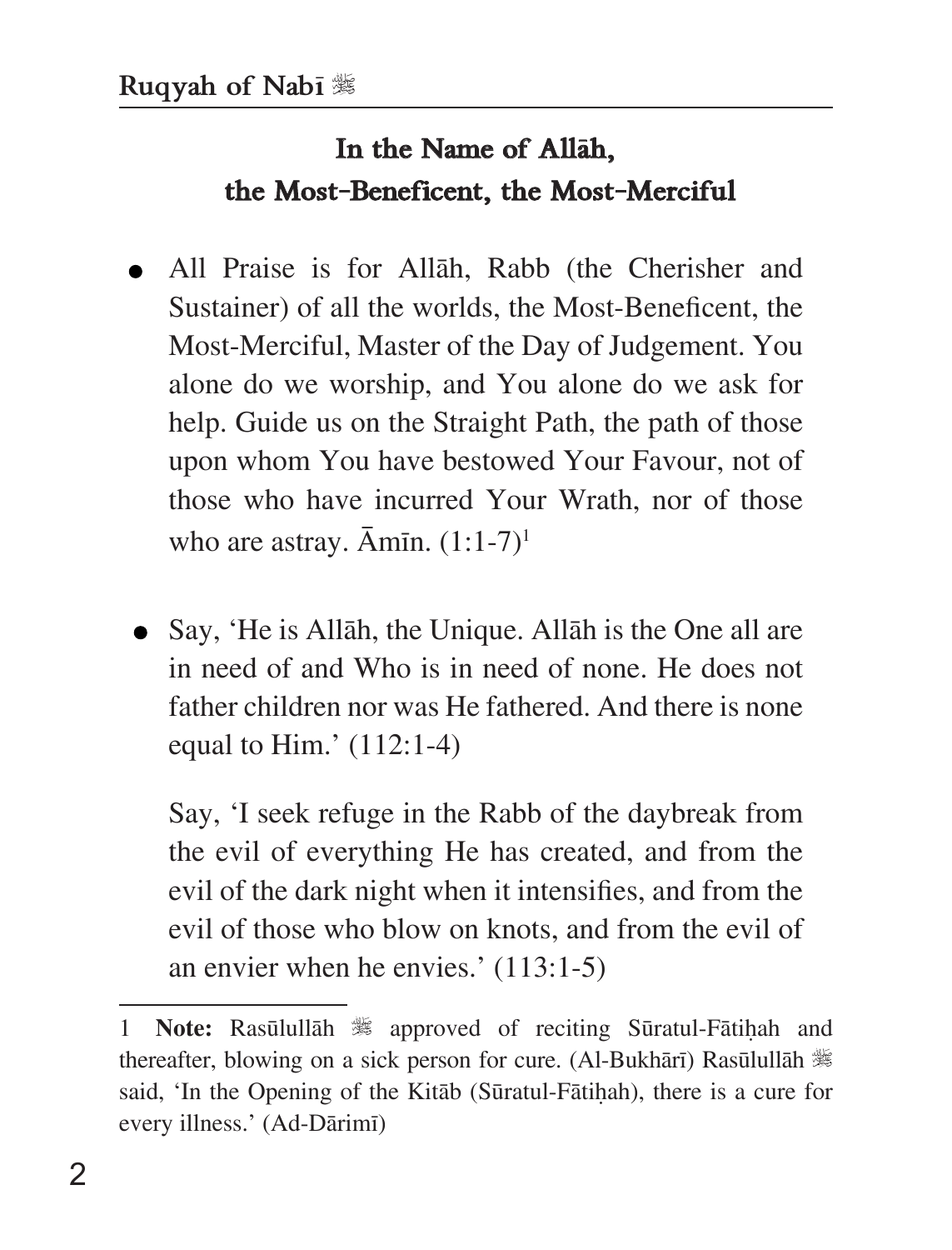ڱُلۡأَعۡوَذُ بِرَبِّ النَّاسِ، مَلِكِ النَّاسِ، إِلٰهِ النَّاسِ، مِنۡ<br>شَرِّ الۡوَسۡوَاسِ الۡخَنَّاسِ، الَّذِيۡ يُوَسۡوِسُ فِيۡ صُدُوۡىٰ<br>النَّاسِ،مِنَ الۡجِنَّةِ وَالنَّاسِ (لله

0 بِسْمِ اللّهِ الزَّحْمٰنِ الزَّحِيْمِ، أُعِيْذُكَ بِاللّهِ الْأَحَلِ<br>الصَّمَلِ الَّذِيَ لَمَّ يَلِلَّ وَلَمَّ يُوْلَدُ، وَلَمْ يَكُنَّ لَّهُ كُفُوًّا<br>أَحَلٌّ، مِنْ شَرِّ مَا تَجِلُ (ابن السي)

0 بِسْمِ اللّٰهِالۡكَبِيۡرِ. أَعُوۡذُبِاللّٰهِالۡكَظِيۡمِ. مِنۡ شَرِّ كُلِّ عِرْقٍ نَّعَّارٍ، وَمِنْ شَرِّحَرِّ النَّارِ (التَّارِ

O بِسْمِ اللهِ، اَللَّهُمَّ دَاوِنِيَ بِدَوَائِكَ، وَاشْفِنِيَ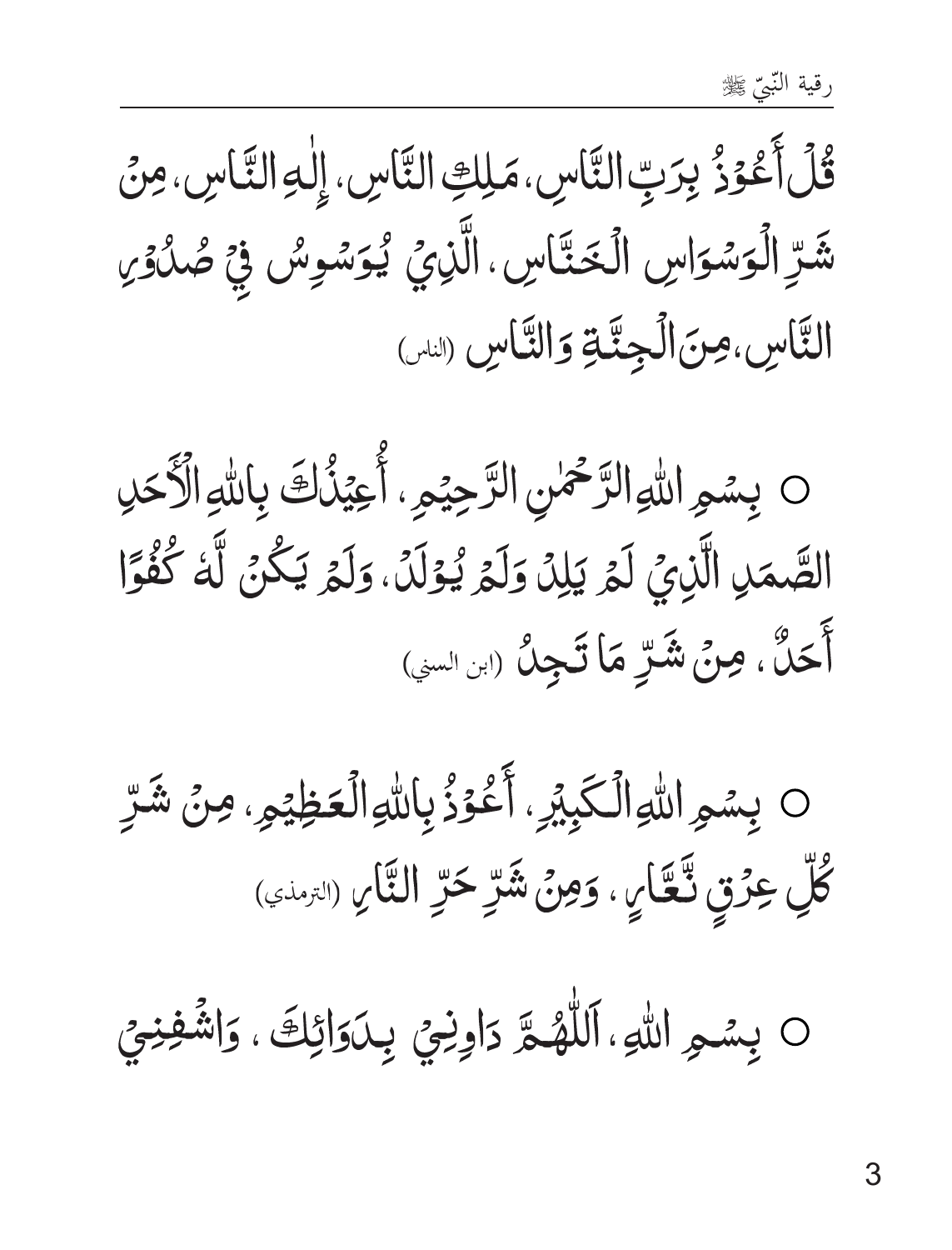Say, 'I seek refuge in the Rabb of mankind, the Sovereign of mankind, the (true) Deity of mankind, from the evil of the whisperer who withdraws (when Allāh's Name is pronounced), who whispers in the hearts of mankind, whether (the whisperer be) from the jinn or mankind.'  $(114:1-6)^2$ 

- $\bullet$  In the name of Allāh, the Most-Beneficent, the Most-Merciful. I place you in the protection of Allāh; the Unique; the One all are in need of and Who is in need of none; Who does not father children nor was He fathered; and to Whom there is no equal; from the evil of what you are experiencing. (Ibnus-Sunnī)
- In the Name of Allāh the Great; I seek refuge in Allāh, the Magnificent, from the evil of every gushing vein and the evil of the heat of the fire. (At-Tirmidhī)
- In the Name of Allāh. O Allāh! Treat me with Your Remedy and heal me with Your Cure. Through Your

<sup>2</sup> **Note:** When suffering from illness, Rasūlullāh ※ would recite the above three sūrahs then blow on the palms of his hands and pass them over his body. (Al-Bukhārī, Muslim) Similarly, when anyone from his household fell ill, Rasūlullāh  $\frac{1}{20}$  would recite these sūrahs and blow on them. (Muslim)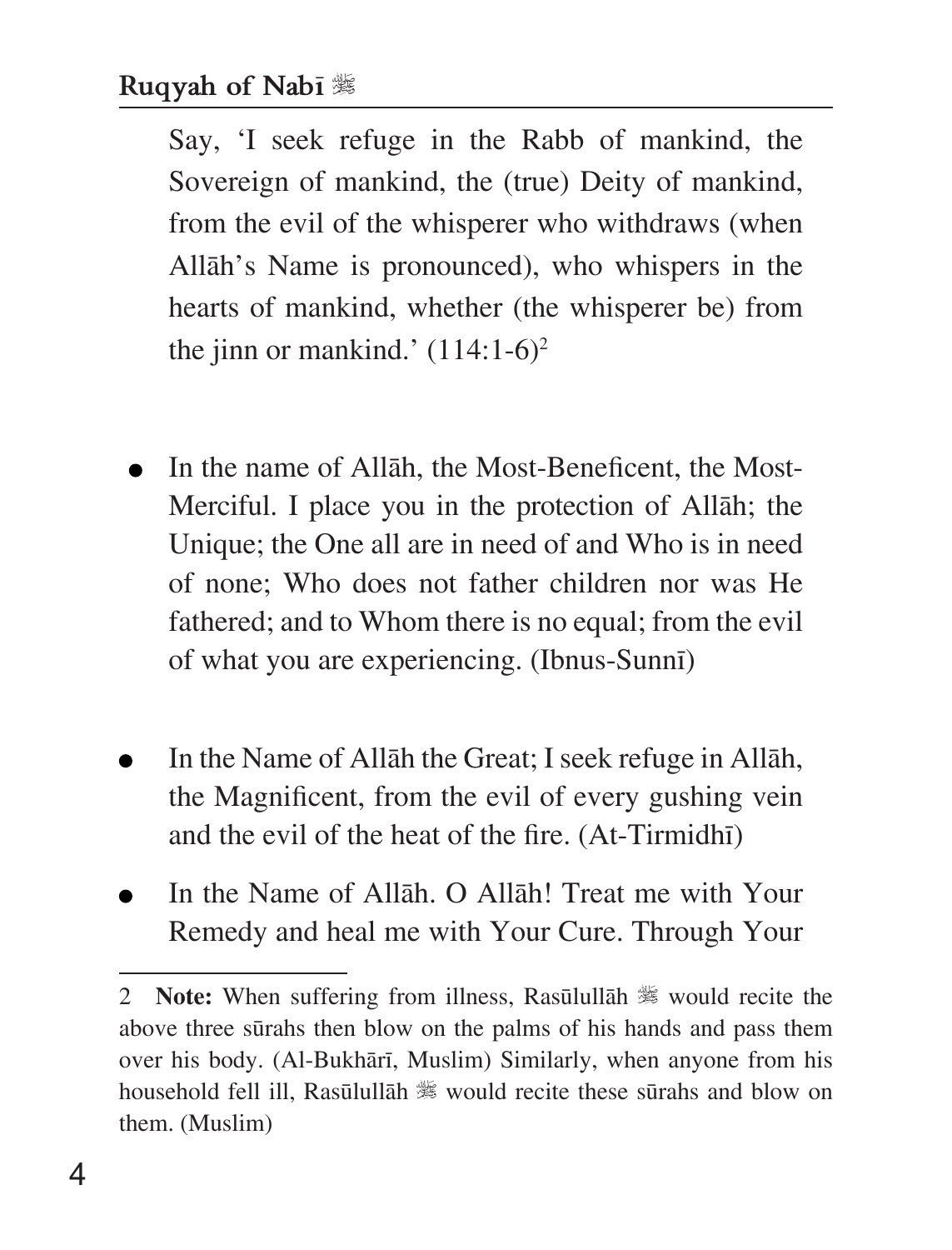بِشِفَائِكَ، وَأَغۡنِنِيَ بِفَضۡلِكَ عَمَّنۡ سِوَاكَ، وَأَحۡلِيۡ عَيِّعِي أَذَاكَ (الطبراني)



O بَبّْنَا اللّٰهُ الَّذِيِّ فِي السَّمَاءِ ، تَقَلَّسَ اسْمُكَ ، أَمْرُكَ فِي السَّمَاءِ وَالْأَرْضِ، كَمَا يَحْمَتُكَ فِي السَّمَاءِ فَاجْعَـلْ يَحْـمَتَكَ فِي الْأَيْضِ، إغْفِـرْ لَـنَا حُوْبَـنَا وَخَطَايَانَا، أَنُتَ بَبُّ الطَّيِّبِيِّنَ، أَنْزِلُ بَحُـمَةً مِّنْ ؆ٙڂڡڗڸڰؘ،وؘڜڤٲٷؚڡڹؗۺۣڤٲۯؚ۫ڬٙؾؘػڵۿۮؘٲٲڶۘٶؘڿۜٙعۥڣؘێڹؙۯٲۧ (أبو داود)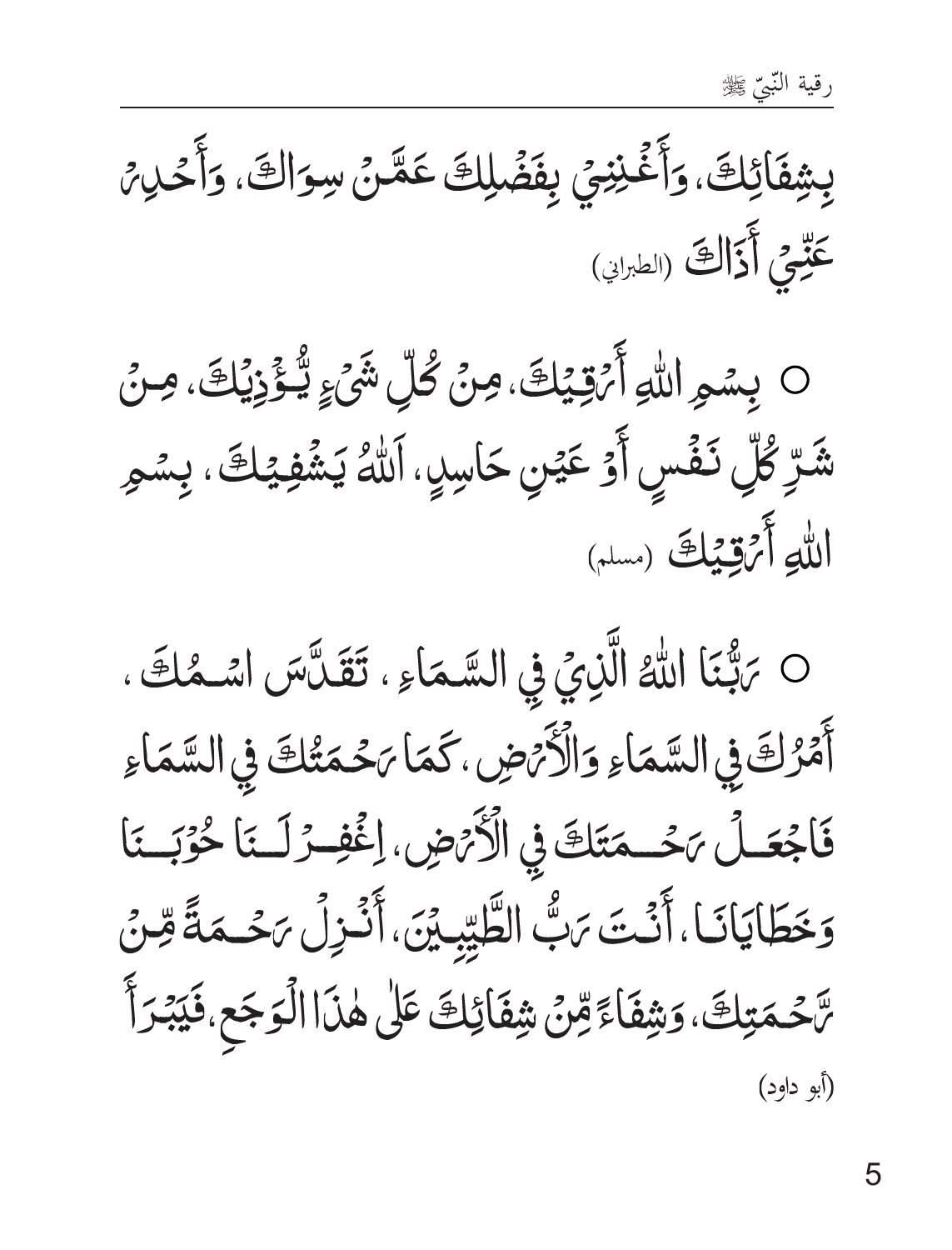Grace, make me independent from (being in need of) anyone besides You, and remove from me Your harm (i.e. the harm You have created). (Aṭ-Ṭabarānī)

- In the Name of Allāh I do ruqyah on you (i.e. I seek protection for you), from everything that may harm you and from the evil of every living being or envious eye. May Allāh cure you. In the Name of Allāh I do ruqyah on you. (Muslim)
- Our Rabb is Allāh, Whose (Sovereignty) is in the heaven. Pure is Your Name. Your Command reigns supreme in the heaven and the earth. Just as Your Mercy is in the heaven, place Your Mercy on the earth. Forgive for us our sins and errors. You are the Rabb of the pure ones; Send down a special mercy from Your Mercy, and a remedy from Your Remedy on this pain so that it heals. (Abū Dāwūd)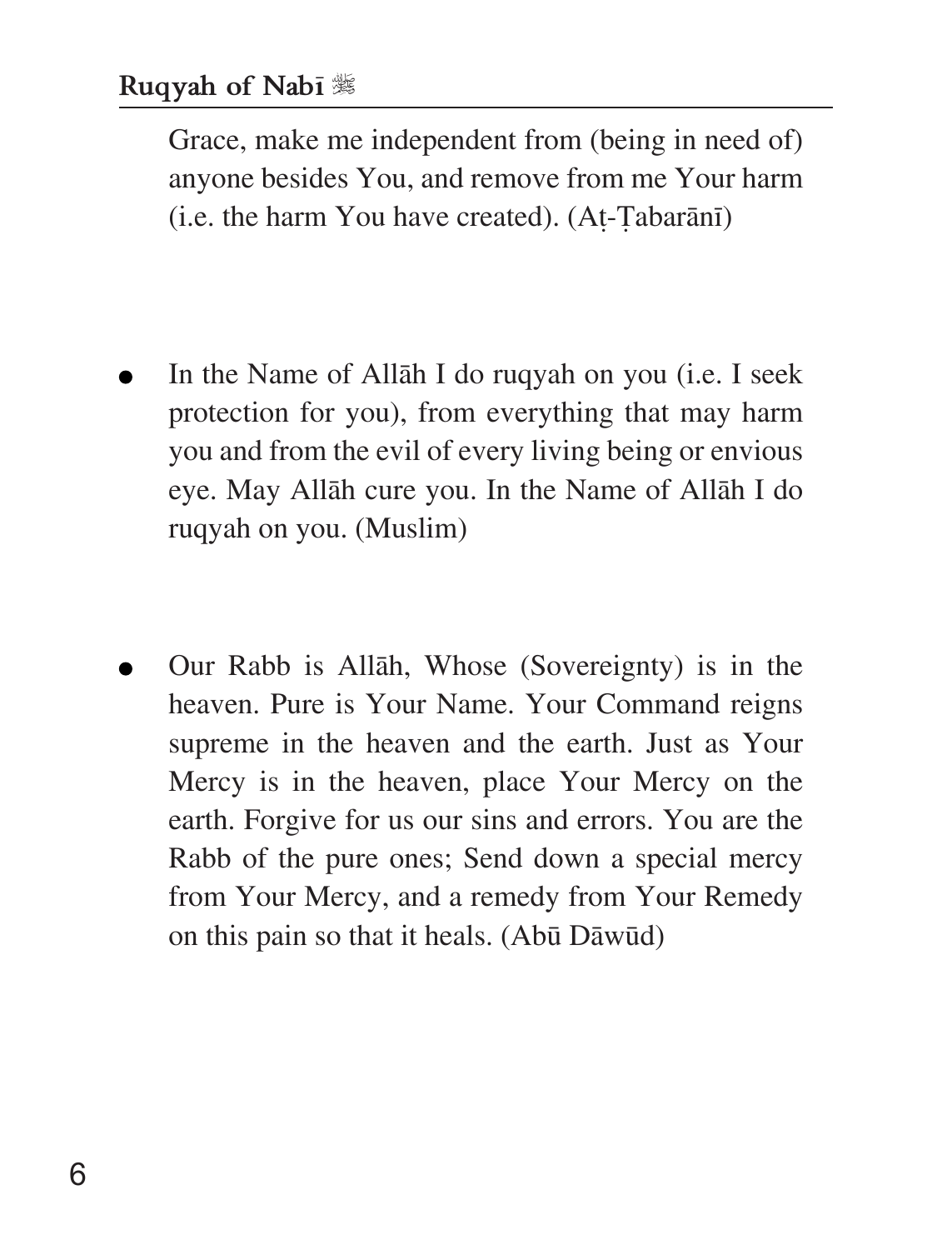

O اَللّٰهُمَّ رَبَّ النَّاسِ، مُذُهِبَ الْبَأْسِ، اِشۡفِ أَنۡتَ ا<br>الشَّافِيِّ،لَاشَافِيَ إِلَّا أَنْتَ،شِفَـاءً لَّا يُغَـادِهُ سَـقَمًا (البخاري)

○ أَذُهِبِ الْبَأْسَ، رَبَّ التَّاسِ، وَاشُفِ أَنْتَ الشَّافِيِّ، ر<br>لَا شِفَاءَ إِلَّا شِفَاؤُكَ، شِفَاءً لَّا يُغَادِمُ سَقَمًا (البحاري، مسلم)

- O اللَّهُمَّ اشُفِهِ، اللَّهُمَّ عَافِهِ (الحَمَّ)
- O اَللَّهُمْ الشَّعْبِ... (مسلم) (Recite 3 times)

(After saying أَشَّف mention the name of the sick person at the end)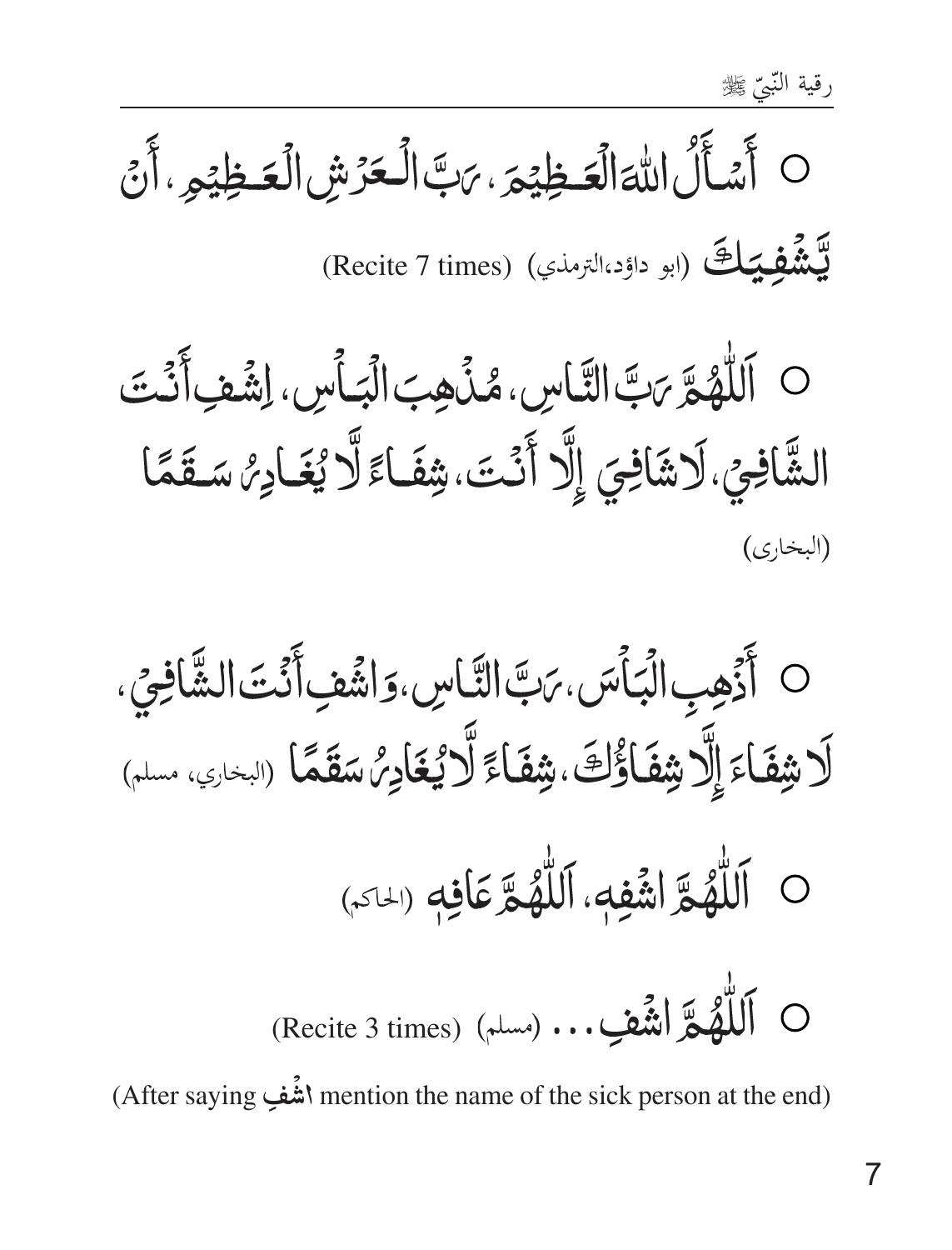- I ask Allāh, the Magnificent, the Rabb of the Magnificent Throne, to cure you. (Abū Dāwūd, At-Tirmidhī) 3
- O Allāh! Rabb (the Cherisher and Sustainer) of mankind! The Remover of hardship! Grant cure. You are the One Who grants cure. There is no being who cures but You. (Grant) such a cure that does not leave any illness. (Al-Bukhārī)
- Remove the hardship, O Rabb (the Cherisher and Sustainer) of mankind! And grant cure; You are the One Who grants cure. There is no cure but Your Cure. (Grant) such a cure that leaves no sickness at all. (Al-Bukhārī, Muslim)
- O Allāh! Cure him; O Allāh! Grant him safety. (Al-Ḥākim)
- O Allāh! Cure…... (Muslim) (NB: When reciting this du'ā, one should say the name of the sick person after saying فِ ْ (ِاش

<sup>3</sup> **Virtue:** Rasūlullāh  $\frac{4}{3}$  said that one who visits a sick person whose appointed time (for death) has not yet arrived and recites this du'ā by him seven times, Allāh certainly grants him cure and protection from that illness.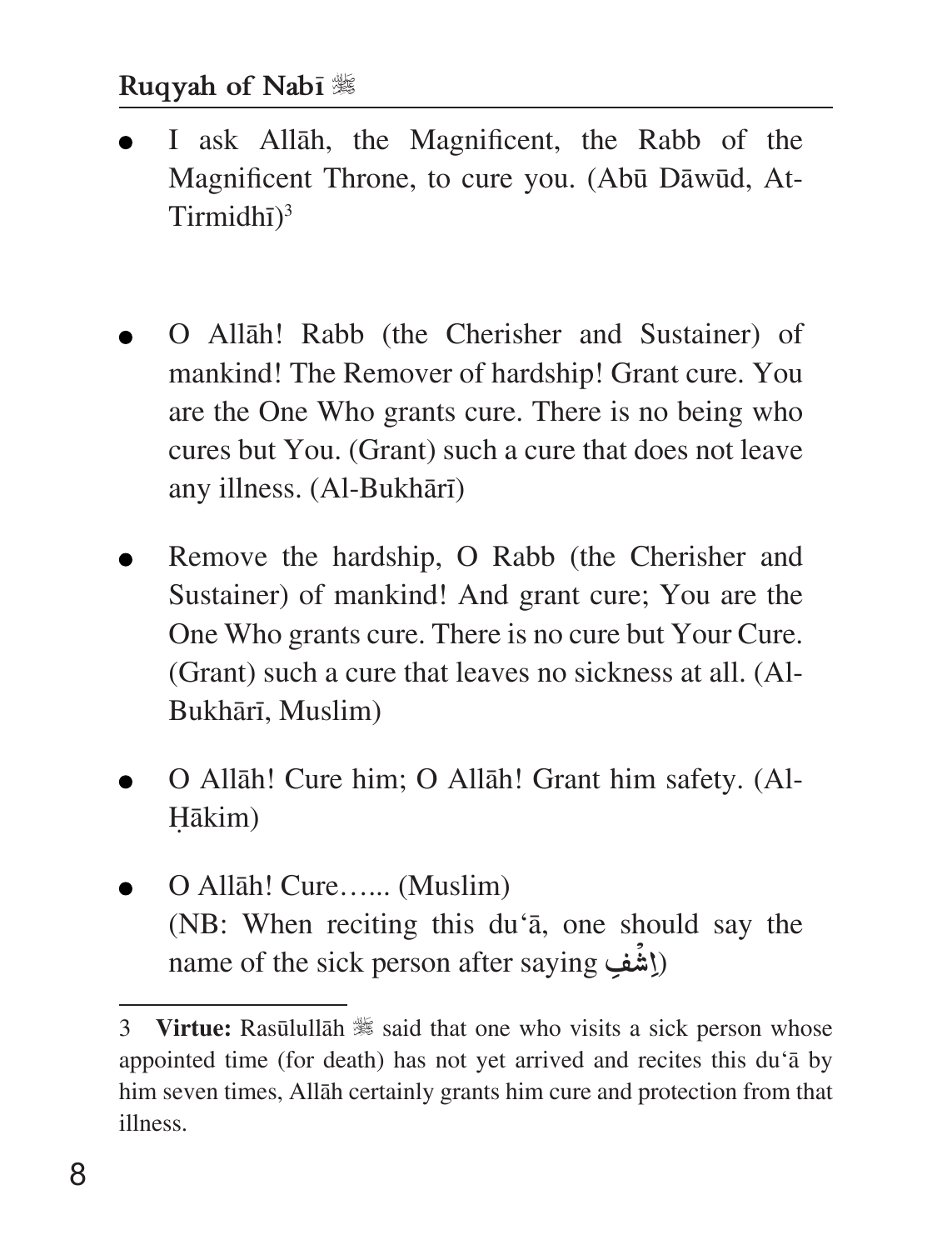## O كَشَفَ اللَّهُ ضُرَّكَ، وَغَفَرَ زَنْبُكَ ، وَعَافَاكَ فِيْ دِيۡنِكَ،وَجَسَلِكَ إِلَىٰ أَجَلِكَ لِلَّهُ ﴾

O لاَإِلَٰـةَإِلَّاللَّهُ الْـكَرِيْمُ الْـحَلِيْمُ ، سُـبُحْنَ اللَّهِ، تَبَاىَكَ اللهُ يَبُّ الْعَرْشِ الْعَظِيْمِ ، وَالْحَمْلُ اللهِ يَبِّ الكلكويين (النسائى)

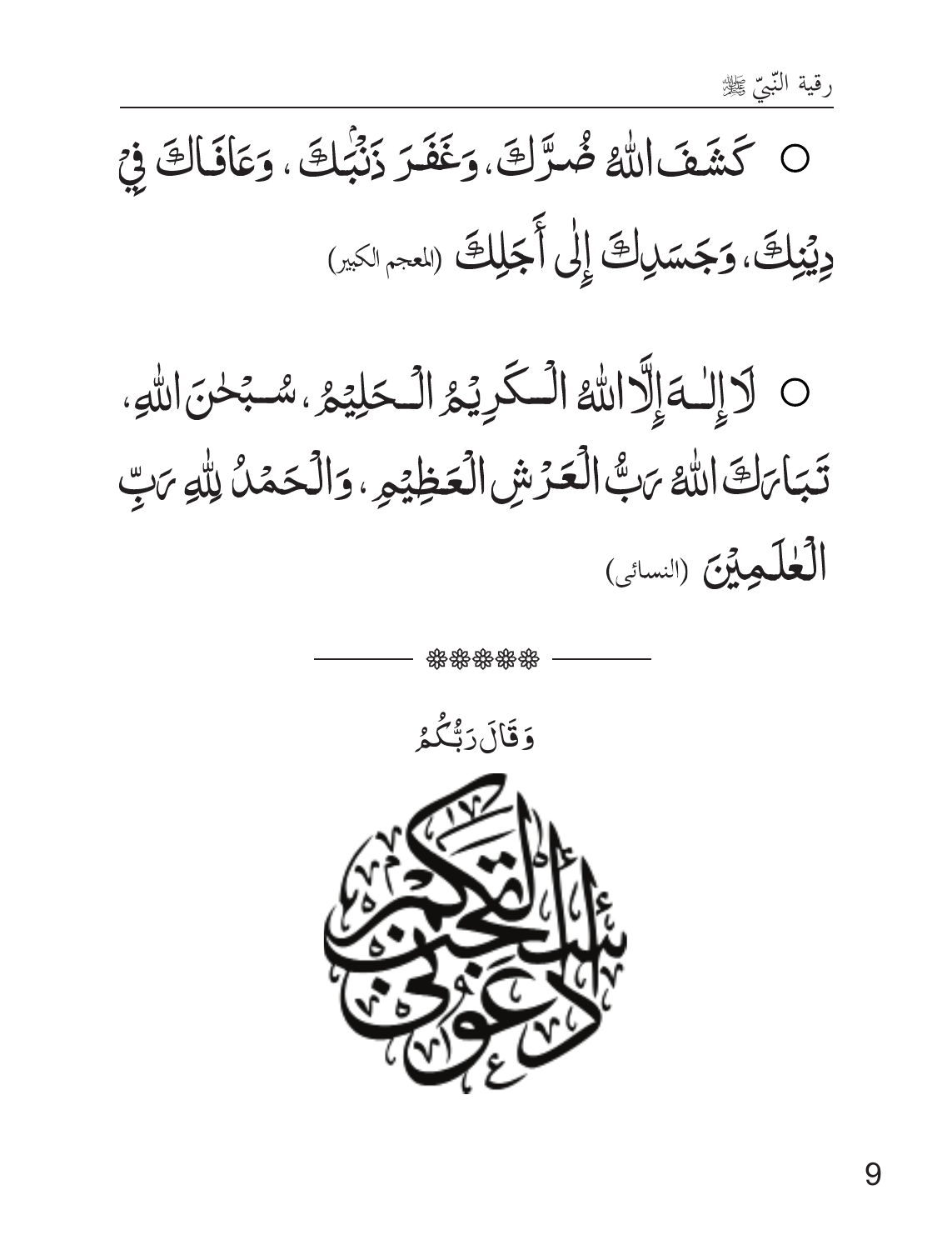- May Allāh remove your pain, forgive your sins and grant you 'āfiyah (safety & wellbeing) in your Dīn and your body until your demise. (Al-Mu'jamul-Kabīr)
- There is no deity but Allāh, the Most-Generous, the Most-Forbearing. Pure is Allāh from all imperfections. Blessed is Allāh, the Rabb of the Magnificent Throne; and All Praise is for Allāh, the Rabb of all the worlds. (An-Nasa'ī)

*Your Rabb has said, 'Call me, I will respond to you...'* <u>ይ</u>ਇ <del>ପୂ</del>ତ ପୂତ ପୂତ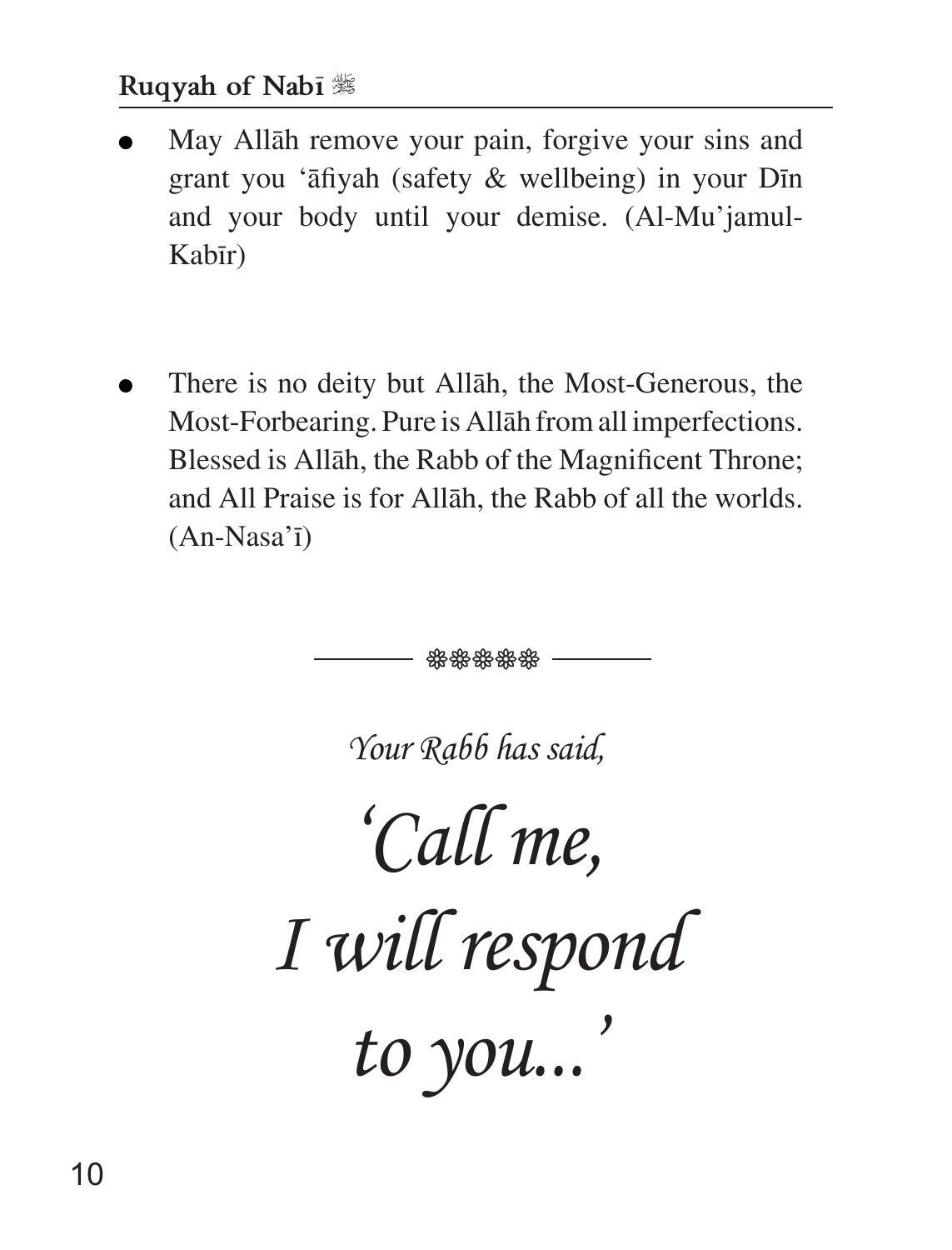## **Du'ā for Pain in a Specifi c Area of the Body**

If one feels any physical pain, one should place his right hand on the painful area and recite 'Bismillāh' thrice, and thereafter recite the following du'ā seven times:

أَعْوَذُ بِاللَّهِ وَقُدْمَ تِهِ، مِنْ شَرِّمَاأَجِنْ وَأُحَاذِهُ وسلم،

*I seek refuge in Allāh and His Power from the evil of what I am experiencing and of what I fear. (Muslim)*

**Note 1:** The above practice can be carried out as many times as one desires in a day.

**Note 2:** The twelve supplications mentioned at the beginning can also be recited for pain, as they are general for all illnesses.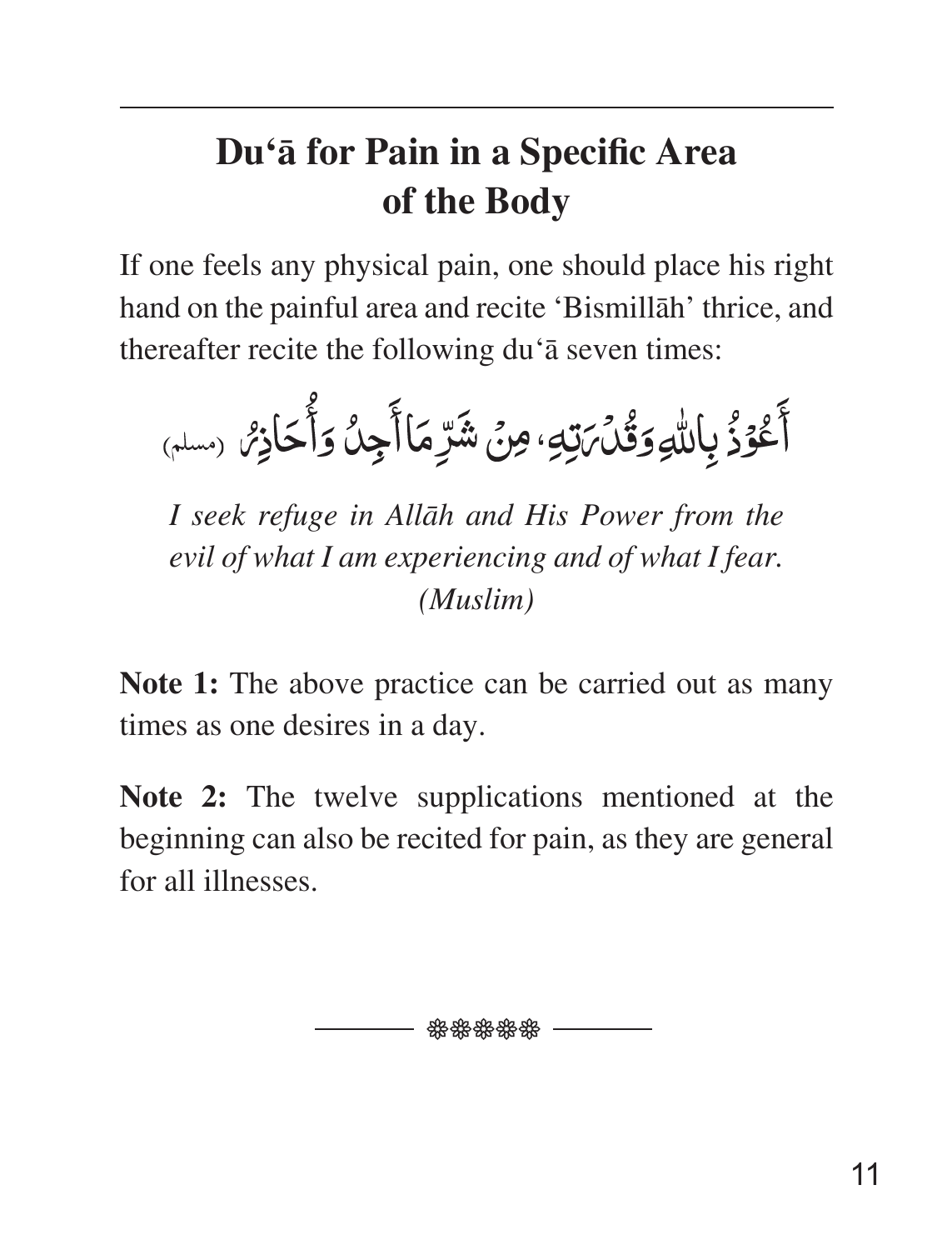## **Ṣadaqah (Charity) - A Treatment for all Illnesses**

Sadaqah (Charity) is also a treatment for illnesses.  $R$ asūlullāh  $\mathscr{H}$  said.

*Treat your sick through the means of ṣadaqah. (Aṭ-Ṭabarānī)*

**Note:** It is not necessary to slaughter an animal and feed the poor. Any form of ṣadaqah, be it in the form of an animal, cash, food, rice, wheat, small or large in quantity, will be effective in this regard, Inshā'allāh.

- abbabababab -

#### **An Essential Du'ā During Every Illness**

During any illness (however minor it may be), one should make it a must to recite the following du'ā as Rasūlullāh  $\frac{36}{36}$  said.

*'One who recites this du'ā during an illness*